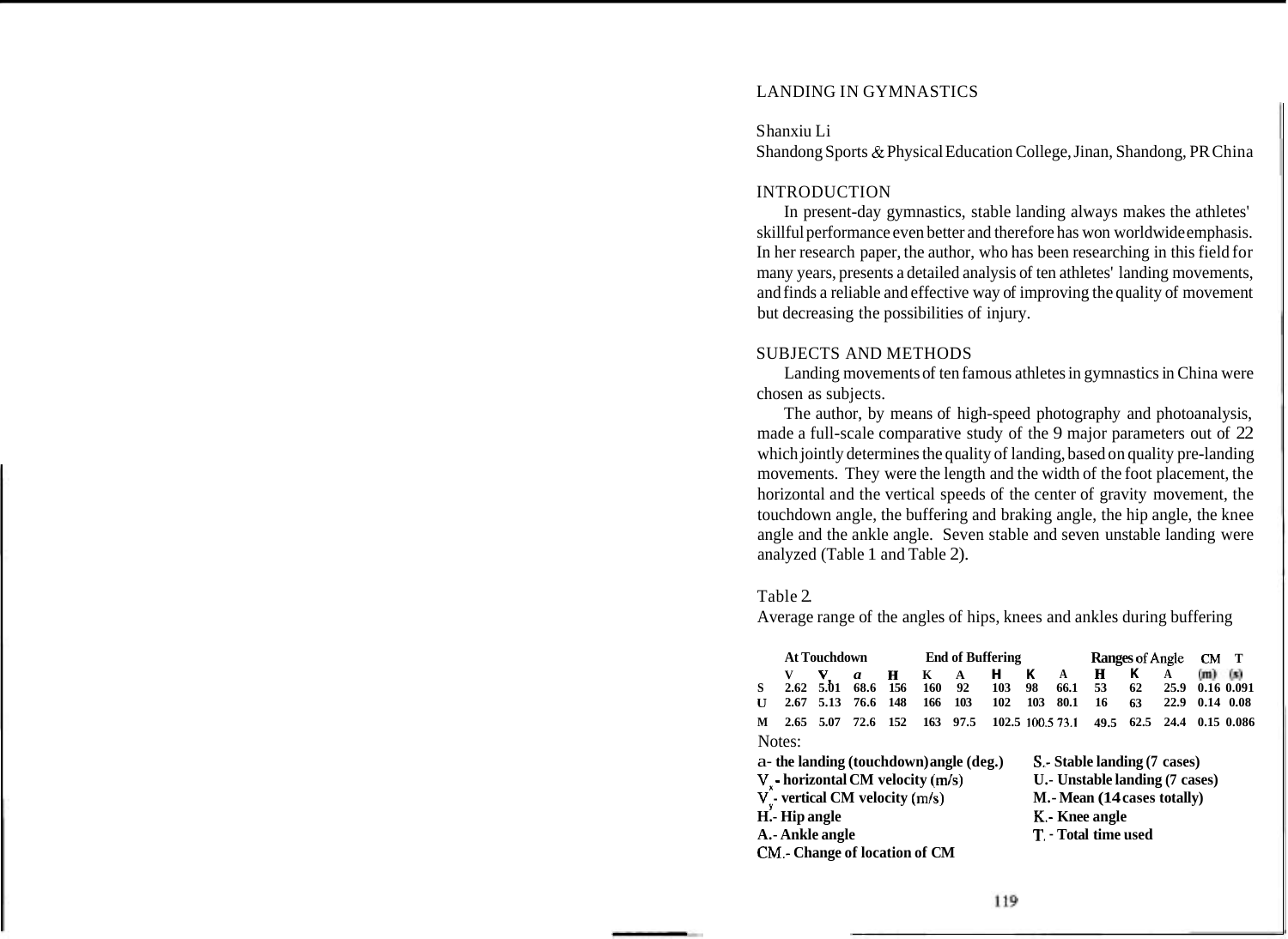#### **RESULTS AND ANALYSIS**

A. Technically well executed movements before landing determines the quality of landing (touchdown).

Technically well-executed movements before landing usually feature high flight, proper movements, elegance and gracefulness. The extended position of the joints at touchdown provide the subject with the option of using a large range of joint motion during the landing phase with sufficient vertical and horizontal rotations. Consequently, the anticipated balance of the subject during and at the landing (touchdown) phase is achieved. Otherwise, low flight always provides insufficient rotations, narrowing the possibilities of balance during and at the phase of landing. As a result, the subject is forced, either by the moment of the inertia or by the moment of gravity, to make a second adjustment of landing, a technical infraction as judged by the rules.

B. The mean landing (touchdown) angle should be fixed.

The landing (touchdown) angle is an angle formed by the line between the center of mass (CM) to the toe and the horizontal at touchdown. (See La in Figure 1)



Figure 1. Landing inback somersault dismount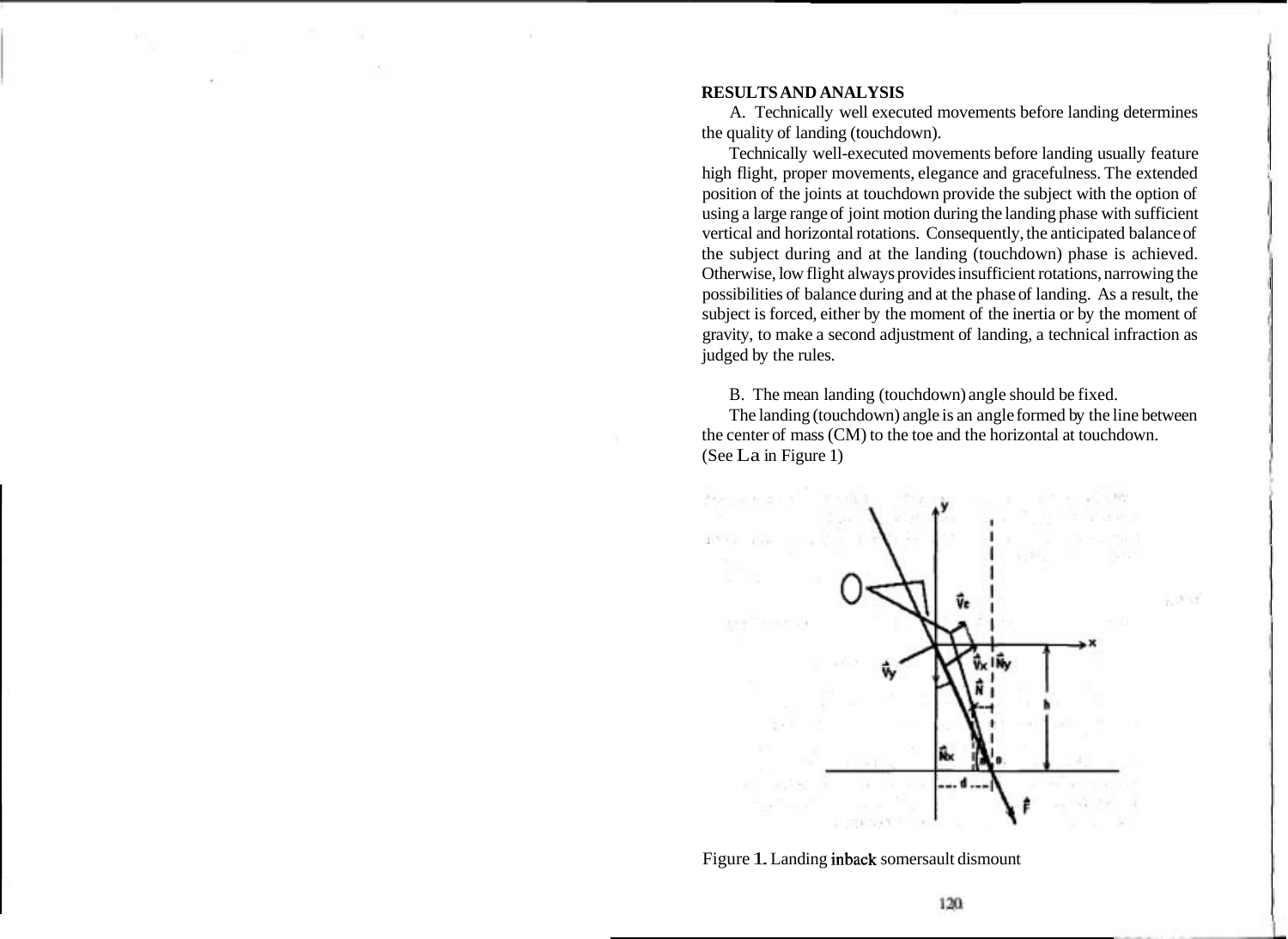This research shows that in each landing process, 22 parameters (Table - 1) work together, among which the length and the width of the foot placement, the vertical and the horizontal **CM** velocities are four relatively unchanging variables, while the landing (touchdown) angle, the braking and buffering angle, the angles of hips, knees and ankles are more varying, subject to variations during different movements of landing. The landing (touchdown) angle is, above all, of first priority in ensuring the stability of landing (touchdown).

According to the theories of mechanics, the process of landing is a process of counteraction between the moment of the inertia and the moment of gravity, subject to the landing angle in order to achieve balance. (Figure 1)

If the horizontal **CM** velocity at touchdown is very high, with sharp landing angle, then the moment of the inertia is very large, but the moment of gravity very small. In this case, the moment of gravity is too small to cancel out the moment of the inertia, and a technical infraction of **CM**  deviation from its balance point appears.

On the contrary, if the horizontal **CM** velocity is slow, very small, and the moment of the inertia small, too, then the moment of gravity is so strong that the subject may fall instead of landing stably on the floor.

Only when the moment of gravity and the moment of the inertia cancel out each other and the **CM** falls on the 80-90% area of the valid support zone, will the subject stick on the floor at touchdown.

It has been proved that when the subject is training a certain kind of dismounts, the most appropriate landing angle can be found and relatively fixed. For instance, the mean landing angle of the subject's vault with turn around the horizontal axis is  $69\infty$ , when the horizontal **CM** velocity is 2.76m/ s. During training, all 22 parameters should be measured and analyzed, figuring out the mean landing angle, in order to find out the reasons for failure or technical infractions in landing.

**C.** The knee angle is of first priority in buffering.

Buffering is the process of reducing the effect of an impact when landing. Research shows that the mean vertical **CM** velocity of women's vault is 5.07m/s. The correct techniques of buffering should be applied in counteracting the great reacting farce from the ground in landing, about 10 times the weight of the subject.

Table 2 shows the average range of the knee angle, 62.5<sup>o.</sup>, is the biggest among the knee angle, the hip angle and the ankle angle during and at the end of buffering. Therefore, the **knee** joint is the main buffering function